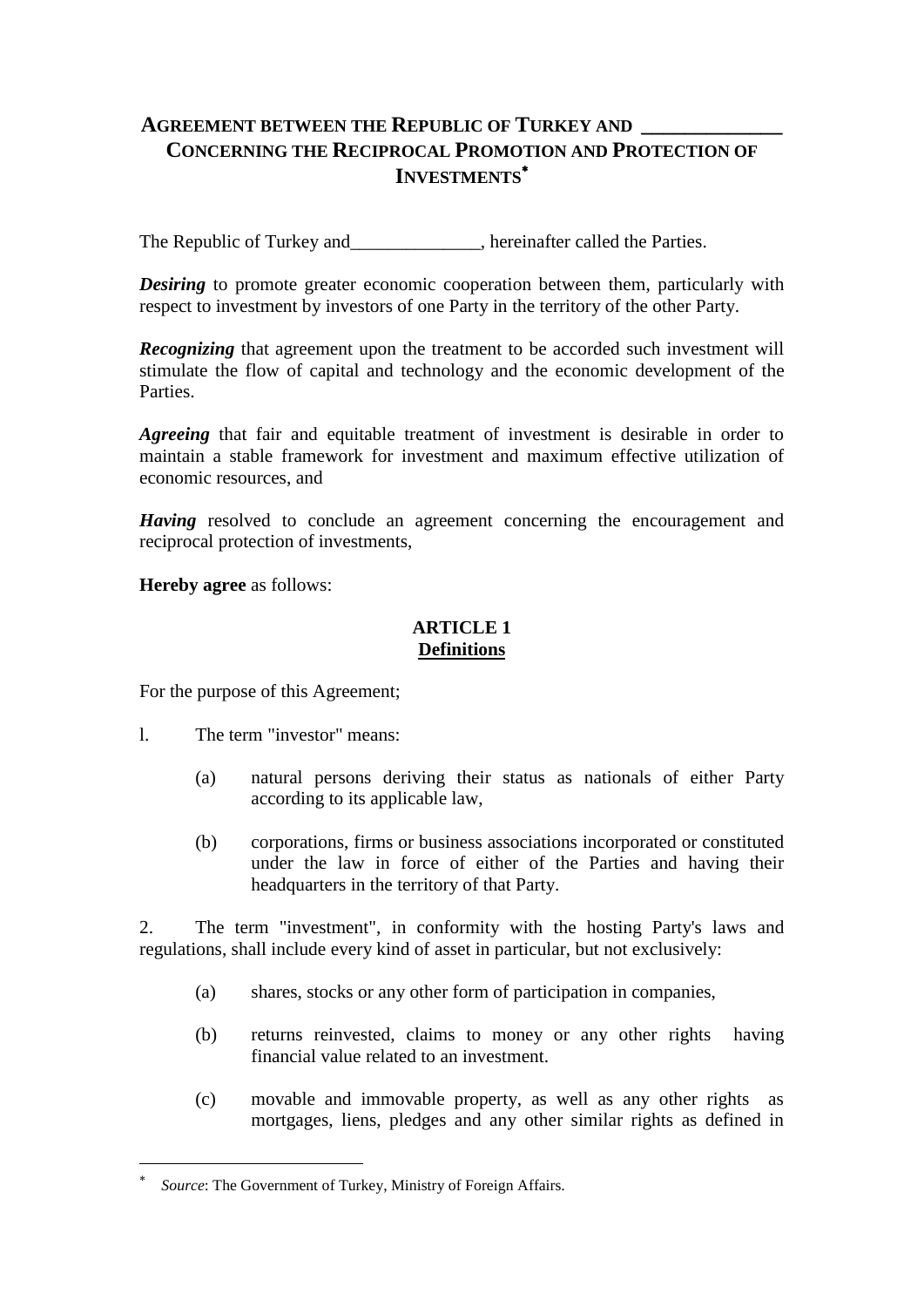conformity with the laws and regulations of the Party in whose territory the property is stuated,

- (d) industrial and intellectual property rights such as patents, industrial designs, technical processes, as well as trademarks, goodwill, knowhow and other similar rights,
- (e) business concessions conferred by law or by contract,including concessions related to natural resources.

The said term shall refer to all direct investments made in accordance with the laws and regulations in the territory of the Party where the investments are made. The term "investment" covers all investments made in the territory of a Party before or after enter into force of this Agreement.

3. The term "returns" means the amounts yielded by an investment and includes in particular, though not exclusively, profit, interest, capital gains, royalties, fees and dividends.

4. The "territory" means; territory, territorial sea, as well as the maritime areas over which each Party has jurisdiction or sovereign rights for the purposes of exploration, exploitation and conservation of natural resources, pursuant to international law.

## **ARTICLE II Promotion and Protection of Investments**

1. Each Party shall in its territory promote as far as possible investments by investors of the other Party.

2. Investments of investors of each Party shall at all times be accorded fair and equitable treatment and shall enjoy full protection in the territory of the other Party. Neither Party shall in any way impair by unreasonable or discriminatory measures the management, maintenance, use, enjoyment, extension, or disposal of such investments.

## **ARTICLE III Treatment of Investments**

l. Each Party shall permit in its territory investments, and activities associated therewith, on a basis no less favourable than that accorded in similar situations to investments of investors of any third country, within the framework of its laws and regulations.

2. Each Party shall accord to these investments, once established, treatment no less favourable than that accorded in similar situations to investments of its investors or to investments of investors of any third country, whichever is the most favourable.

3. The Parties shall within the framework of their national legislation give sympathetic consideration to applications for the entry and sojourn of persons of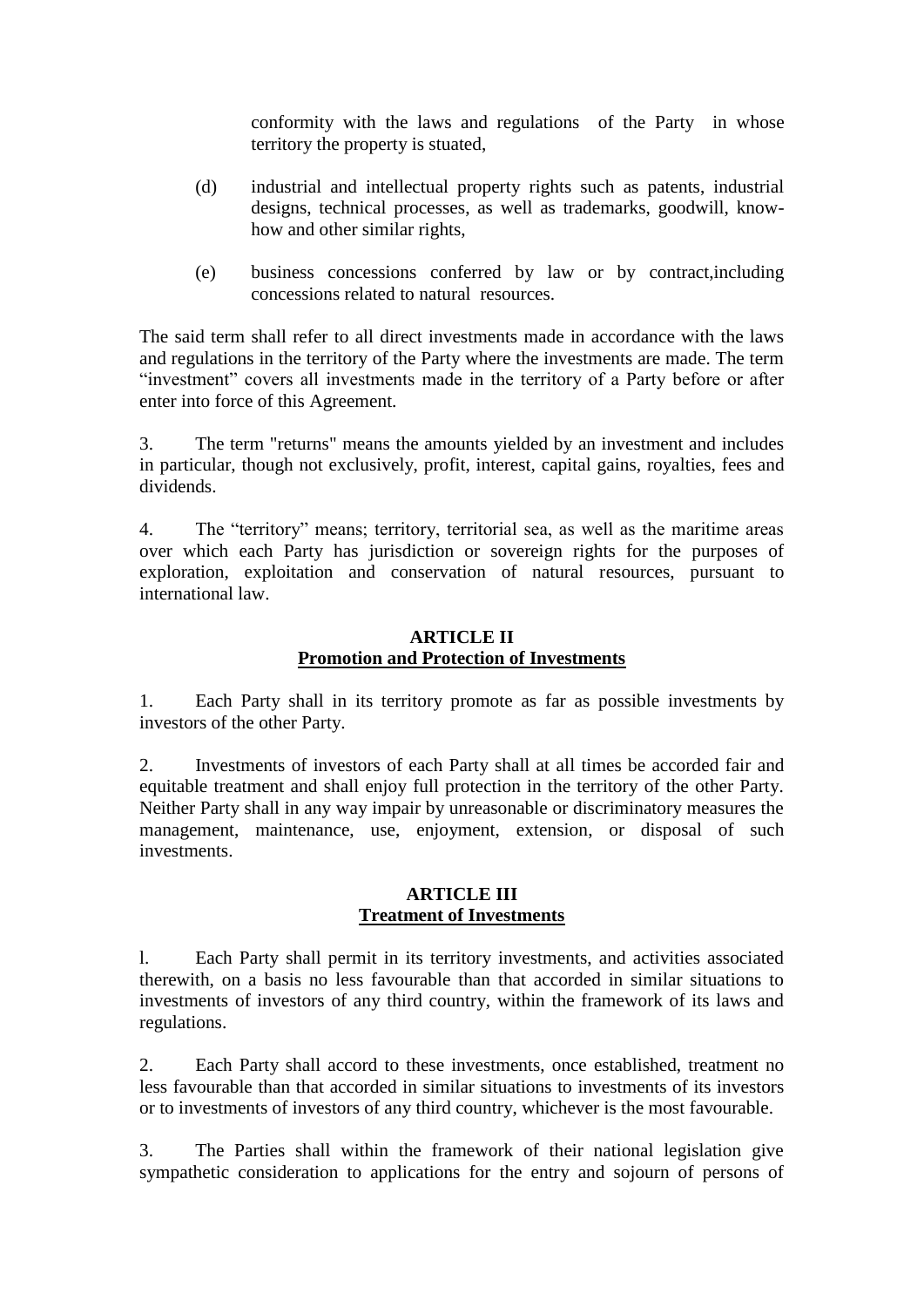either Party who wish to enter the territory of the other Party in connection with the making and carrying through of an investment; the same shall apply to nationals of either Party who in connection with an investment wish to enter the territory of the other Party and sojourn there to take up employment. Application for work permits shall also be given sympathetic consideration.

4. The provisions of this Article shall have no effect in relation to following agreements entered into by either of the Parties:

- (a) relating to any existing or future customs unions, regional economic organization or similar international agreements,
- (b) relating wholly or mainly to taxation.

# **ARTICLE IV Expropriation and Compensation**

1. Investments shall not be expropriated, nationalized or subject, directly or indirectly, to measures of similar effects except for a public purpose, in a nondiscriminatory manner, upon payment of prompt, adequate and effective compensation, and in accordance with due process of law and the general principles of treatment provided for in Article III of this Agreement.

2. Compensation shall be equivalent to the market value of the expropriated investment before the expropriatory action was taken or became known. Compensation shall be paid without delay and be freely transferable as described in paragraph 2 Article V.

3. Investors of either Party whose investments suffer losses in the territory of the other Party owing to war, insurrection, civil disturbance or other similar events shall be accorded by such other Party treatment no less favourable than that accorded to its own investors or to investors of any third country, whichever is the most favourable treatment, as regards any measures it adopts in relation to such losses.

#### **ARTICLE V Repatriation and Transfer**

l. Each Party shall permit in good faith all transfers related to an investment to be made freely and without delay into and out of its territory. Such transfers include:

(a) returns,

(b) proceeds from the sale or liquidation of all or any part of an investment,

- (c) compensation pursuant to Article IV,
- (d) reimbursements and interest payments deriving from loans in connection with investments,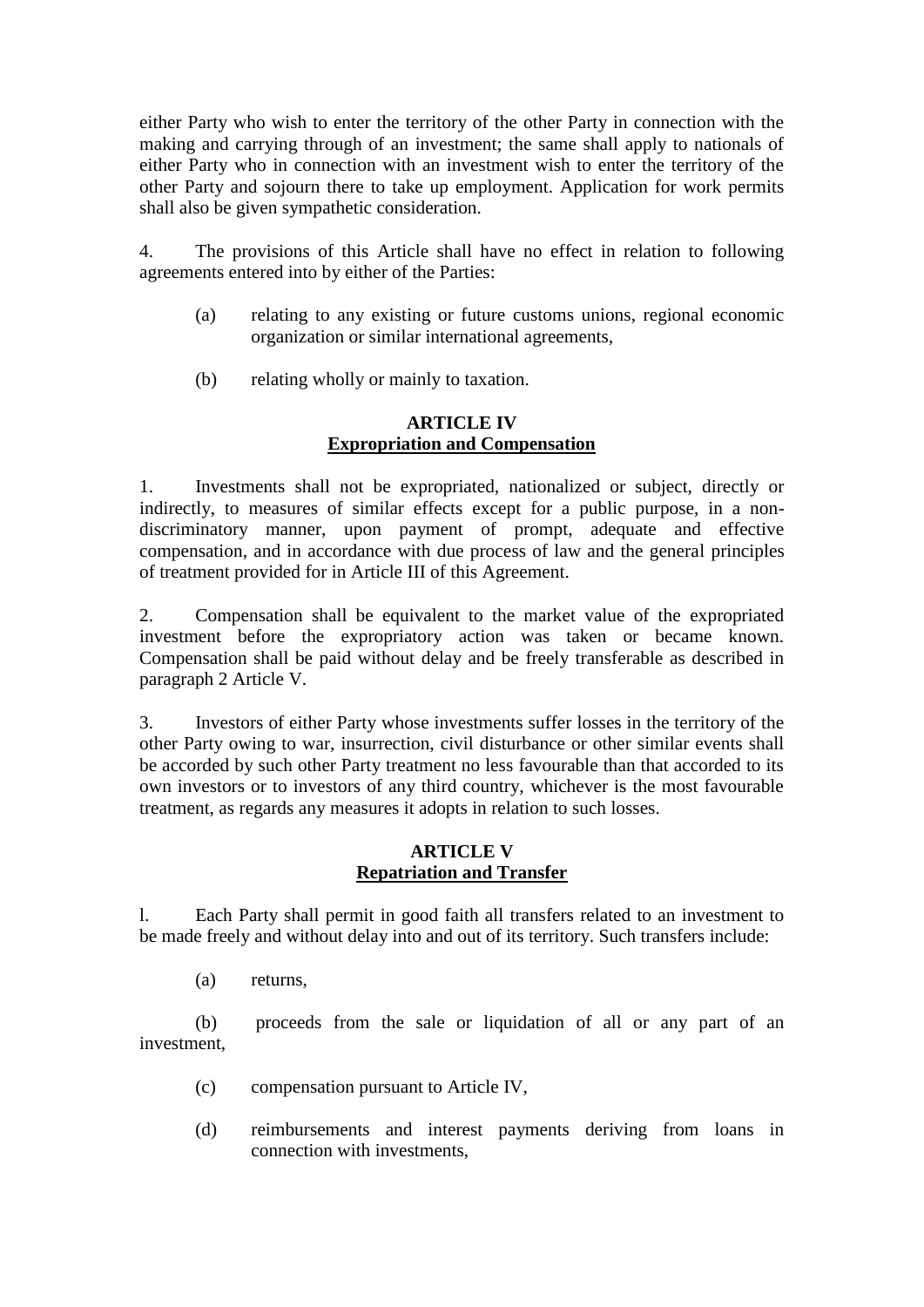- (e) salaries, wages and other remunerations received by the nationals of one Party who have obtained in the territory of the other Party the corresponding work permits relative to an investment,
- (f) payments arising from an investment dispute.

2. Transfers shall be made in the convertible currency in which the investment has been made or in any convertible currency at the rate of exchange in force at the date of transfer, unless otherwise agreed by the investor and the hosting Party.

# **ARTICLE VI Subrogation**

l. If the investment of an investor of one Party is insured against noncommercial risks under a system established by law, any subrogation of the insurer which stems from the terms of the insurance agreement shall be recognized by the other Party.

2. The insurer shall not be entitled to exercise any rights other than the rights which the investor would have been entitled to exercise.

3. Disputes between a Party and an insurer shall be settled in accordance with the provisions of Article VIII of this Agreement.

#### **ARTICLE VII Settlement of Disputes Between One Party and Investors of the Other Party**

1. Disputes between one of the Parties and an investor of the other Party, in connection with his investment, shall be notified in writing, including a detailed information, by the investor to the recipient Party of the investment. As far as possible, the investor and the concerned Party shall endeavour to settle these disputes by consultations and negotiations in good faith.

2. If these disputes, cannot be settled in this way within six months following the date of the written notification mentioned in paragraph l, the dispute can be submitted, as the investor may choose, to:

- (a) the International Center for Settlement of Investment Disputes (ICSID) set up by the " Convention on Settlement of Investment Disputes Between States and Nationals of other States", in case both Parties become signatories of this Convention,
- (b) an ad hoc court of arbitration laid down under the Arbitration Rules of Procedure of the United Nations Commission for International Trade Law (UNCITRAL).

3. The arbitration awards shall be final and binding for all parties in dispute. Each Party commits itself to execute the award according to its national law.

# **ARTICLE VIII**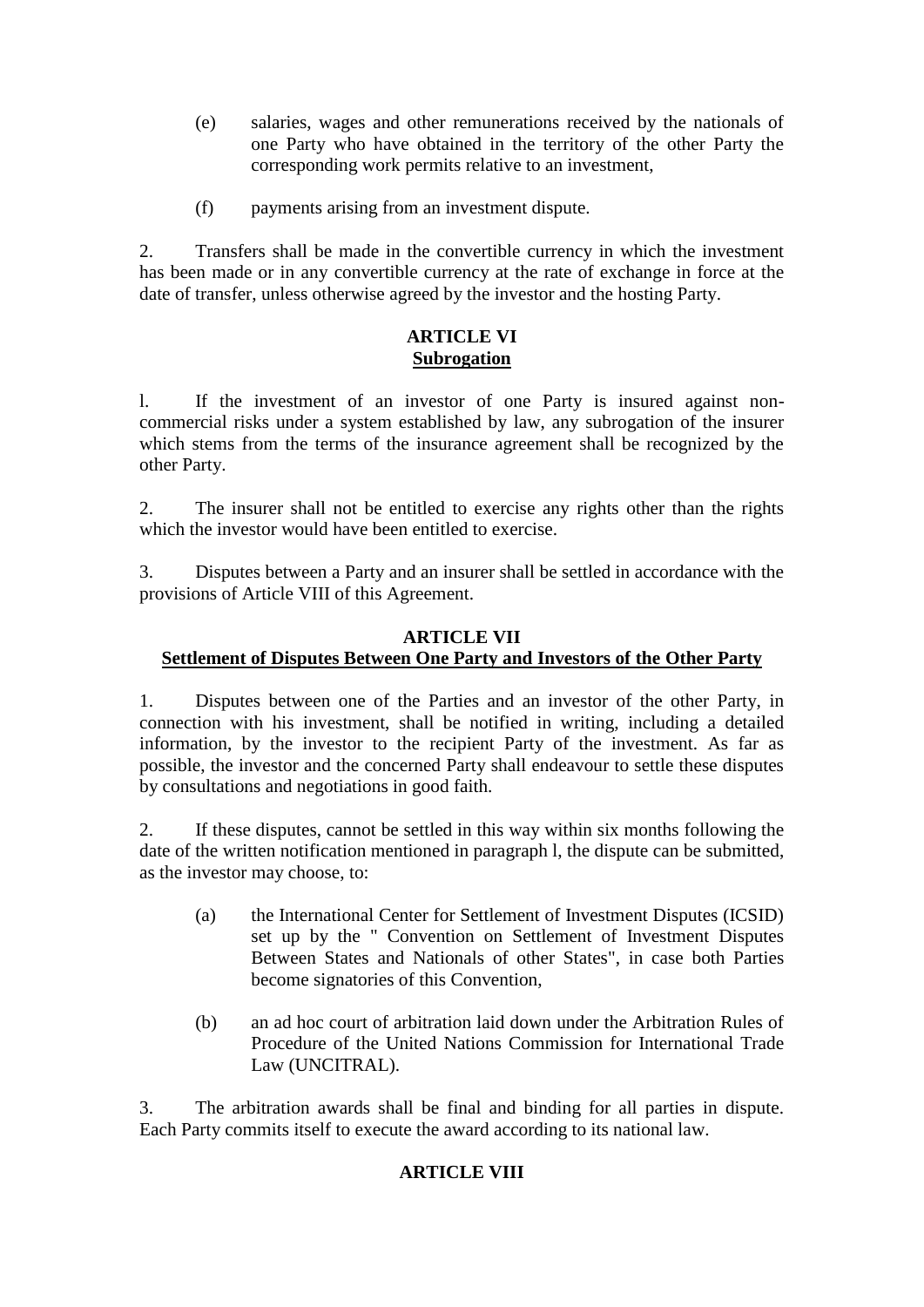# **Settlement of Disputes Between the Parties**

1. The Parties shall seek in good faith and a spirit of cooperation a rapid and equitable solution to any dispute between them concerning the interpretation or application of this Agreement. In this regard, the Parties agree to engage in direct and meaningful negotiations to arrive at such solutions. If the Parties cannot reach an agreement within six months after the beginning of disputes between themselves through the foregoing procedure, the disputes may be submitted, upon the request of either Party, to an arbitral tribunal of three members.

2. Within two months of receipt of a request, each Party shall appoint an arbitrator. The two arbitrators shall select a third arbitrator as Chairman, who is a national of a third State. In the event either Party fails to appoint an arbitrator within the specified time, the other Party may request the President of the International Court of Justice to make the appointment.

3. If both arbitrators cannot reach an agreement about the choice of the Chairman within two months after their appointment, the Chairman shall be appointed upon the request of either Party by the President of the International Court of Justice.

4. If, in the cases specified under paragraphs (2) and (3) of this Article, the President of the International Court of Justice is prevented from carrying out the said function or if he is a national of either Party, the appointment shall be made by the Vice-President, and if the Vice-President is prevented from carrying out the said function or if he is a national of either Party, the appointment shall be made by the most senior member of the Court who is not a national of either Party.

5. The tribunal shall have three months from the date of the selection of the Chairman to agree upon rules of procedure consistent with the other provisions of this Agreement. In the absence of such agreement, the tribunal shall request the President of the International Court of Justice to designate rules of procedure, taking into account generally recognized rules of international arbitral procedure.

6. Unless otherwise agreed, all submissions shall be made and all hearings shall be completed within eight months of the date of selection of the Chairman, and the tribunal shall render its decision within two months after the date of the final submissions or the date of the closing of thehearings, whichever is later. The arbitral tribunal shall reach its decisions, which shall be final and binding, by a majority of votes.

7. Expenses incurred by the Chairman, the other arbitrators, and other costs of the proceedings shall be paid for equally by the Parties. The tribunal may, however, at its discretion, decide that a higher proportion of the costs be paid by one of the Parties.

8. A dispute shall not be submitted to an international arbitration court under the provisions of this Article, if the same dispute has been brought before another international arbitration court under the provisions of Article VII and is still before the court. This will not impair the engagement in direct and meaningful negotiations between both Parties.